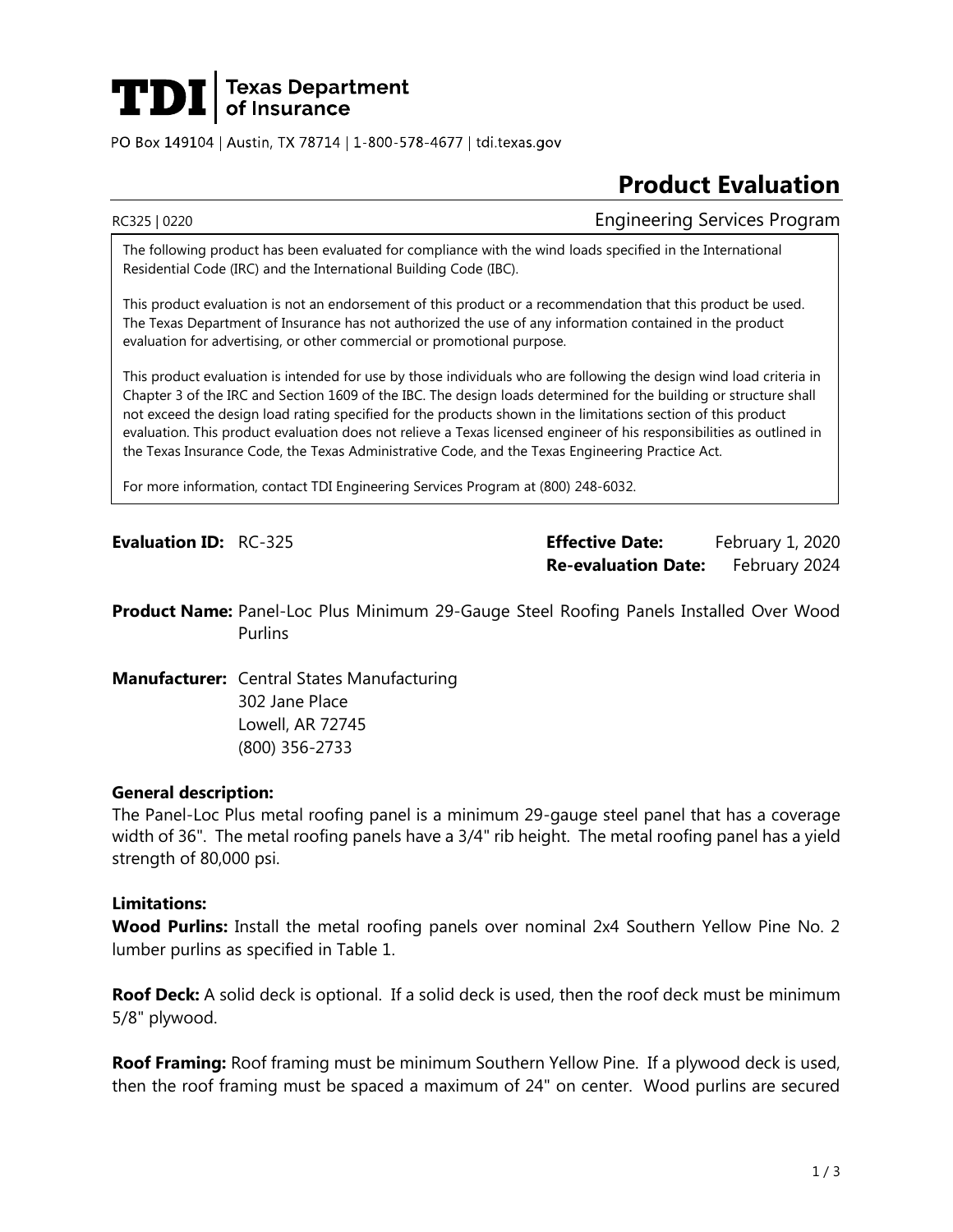through the deck and into the roof framing. If no solid deck is used, then the roof framing must be spaced a maximum of 48" on center and the wood purlins are secured to the roof framing.

**New Roof Framing Attachment:** The roof framing must meet or exceed the uplift requirements of the IRC and IBC. Install the decking in a manner to resist lateral loads.

**Design Wind Pressures:** Table 1 specifies installation to minimum nominal 2x4 Southern Yellow Pine No. 2 lumber wood purlins and design wind pressure limitations.

### **Installation Over an Existing Roof Covering:** Not permitted.

**Roof Slope:** The metal roof panels may be installed on roofs with a roof slope as low as 1/2:12 if sealant is used on the panel laps. If sealant is not used on the panel laps, then the minimum roof slope is 3:12.

**Table 1.** Attachment of Minimum 29-Gauge Panel-Loc Plus Metal Roofing Panels to Wood Purlins

| <b>Design Wind</b><br><b>Pressure</b> | <b>Purlins</b>           | <b>Wood Purlins to Roof</b><br><b>Framing</b>                           | <b>Panels to Purlins</b>                                                                                |
|---------------------------------------|--------------------------|-------------------------------------------------------------------------|---------------------------------------------------------------------------------------------------------|
| $-52.5$ psf                           | Nominal 2x4 SYP<br>No. 2 | Two $(2)$ No. $8 \times 3$ "<br>Bugle Head screws per<br>framing member | $1/4 - 14 \times 1 - 1/2$ Type AB;<br>$14 \times 1 - 1/2$ Type AB; or<br>No. 10 x 1-1/2 Woodgrip screws |

#### **Installation:**

**General:** Install the steel roofing panels in accordance with the manufacturer's recommended installation instructions and this evaluation report.

**Wood Purlins:** Minimum nominal 2x4 SYP No. 2. The maximum purlin spacing is 24" on center.

**Underlayment (If a solid Deck is used):** Use a minimum of one layer of No. 30 (Type II) asphalt felt. Use underlayment that complies with one or more of the following: ASTM D 226, ASTM D 4869, or ASTM D 1970. Install the underlayment with 4" side laps and 6" end laps. Apply the underlayment with corrosion resistant fasteners in accordance with the manufacturer's installation instructions and the IRC or the IBC.

**Anchorage of Metal Panels to the Wood Purlins:** Secure the metal roofing panels to the wood purlins in accordance with Table 1. The line of screws are to be located along each wood purlin a maximum of 24" on center along the length of the panel. The fastener spacing across the width of the panel must be 9" on center beginning 1-3/4" from the centerline on one side of each major rib.

**Panel Side Laps:** As required by the manufacturer.